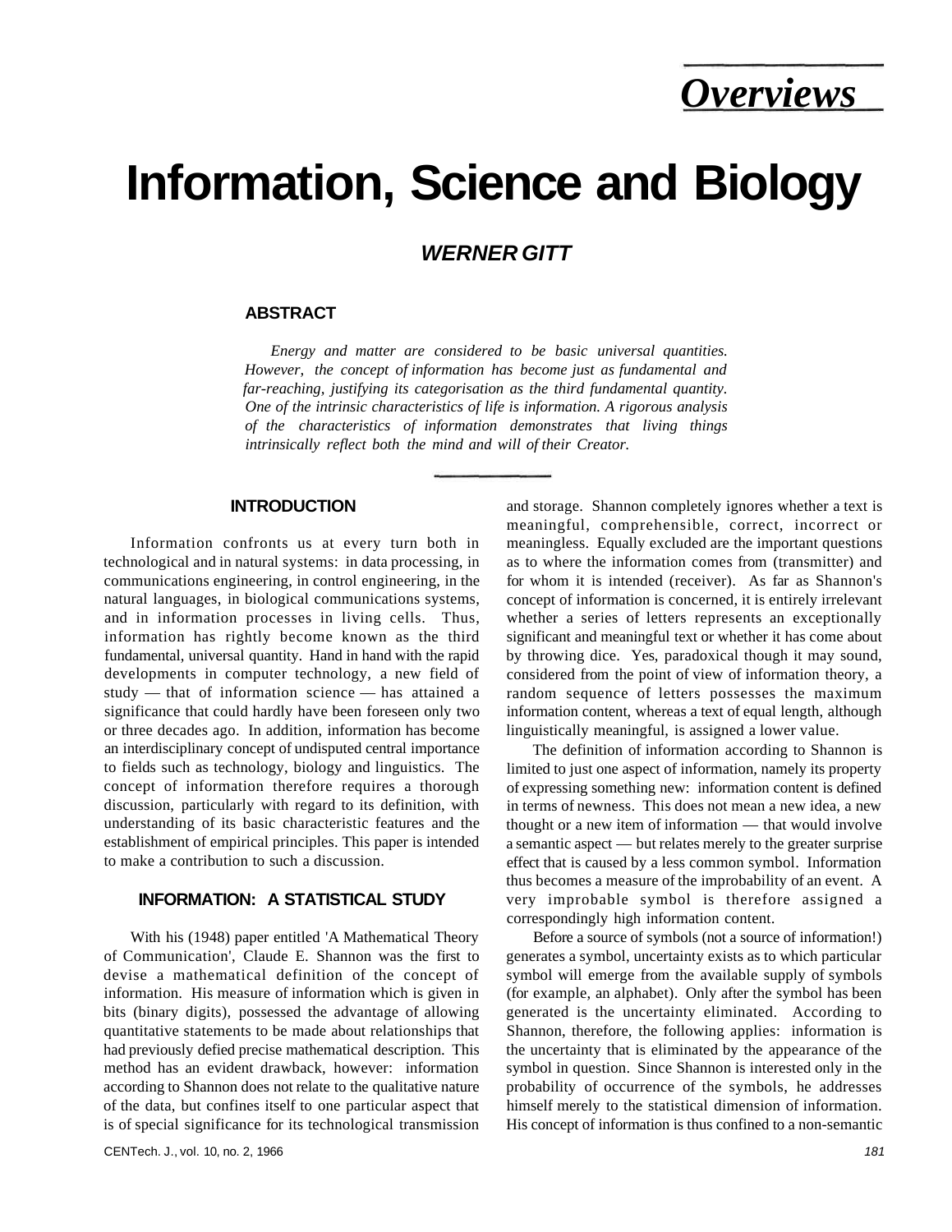aspect. According to Shannon, information content is defined such that three conditions must be fulfilled:

**Summation condition:** The information contents of mutually independent symbols (or chains or symbols) should be capable of addition. The summation condition views information as something quantitative.

**Probability condition:** The information content to be ascribed to a symbol (or to a chain of symbols) should rise as the level of surprise increases. The surprise effect of the less common 'z' (low probability) is greater than that of the more frequent 'e' (high probability). It follows from this that the information content of a symbol should increase as its probability decreases.

**The bit** as **a unit of information:** In the simplest case, when the supply of symbols consists of just two symbols, which, moreover, occur with equal frequency, the information content of one of these symbols should be assigned a unit of precisely 1 bit. The following empirical principle can be derived from this:

**Theorem 1:** The statistical information content of a chain of symbols is a quantitative concept. It is given in bits (binary digits).

According to Shannon's definition, the information content of a single item of information (an item of information in this context merely means a symbol, character, syllable, or word) is a measure of the uncertainty existing prior to its reception. Since the probability of its occurrence may only assume values between 0 and 1, the numerical value of the information content is always positive. The information content of a purality of items of information (for example, characters) results (according to the summation condition) from the summation of the values of the individual items of information. This yields an important characteristic of information according to Shannon:

**Theorem** 2: According to Shannon's theory, a disturbed signal generally contains more information than an undisturbed signal, because, in comparison with the undisturbed transmission, it originates from a larger quantity of possible alternatives.

Shannon's theory also states that information content increases directly with the number of symbols. How inappropriately such a relationship describes actual information content becomes apparent from the following situation: If someone uses many words to say virtually nothing, then, according to Shannon, in accordance with the large number of letters, this utterance is assigned a very high information content, whereas the utterance of another person, who is skilled in expressing succinctly that which is essential, is ascribed only a very low information content.

Furthermore, in its equation of information content, Shannon's theory uses the factor of entropy to take account of the different frequency distributions of the letters. Entropy thus represents a generalised but specific feature of the language used. Given an equal number of symbols (for example, languages that use the Latin alphabet), one language will have a higher entropy value than another language if its frequency distribution is closer to a uniform distribution. Entropy assumes its maximum value in the extreme case of uniform distribution.

# **SYMBOLS: A LOOK AT THEIR AVERAGE INFORMATION CONTENT**

If the individual symbols of a long sequence of symbols are not equally probable (for example, text), what is of interest is the average information content for each symbol in this sequence as well as the average value over the entire language. When this theory is applied to the various code systems, the average information content for one symbol results as follows:

In the German language:  $/= 4.113$  bits/letter In the English language:  $/ = 4.046$  bits/letter In the dual system:  $l=1$  bit/digit In the decimal system:  $/ = 3.32$  bits/digit In the DNA molecule: *1=2* bits/nucleotide

## **THE HIGHEST INFORMATION DENSITY**

The highest information density known to us is that of the DNA (deoxyribonucleic acid) molecules of living cells. This chemical storage medium is 2 nm in diameter and has a 3.4 nm helix pitch (see Figure 1). This results in a volume of 10.68 x  $10^{21}$  cm<sup>3</sup> per spiral. Each spiral contains ten chemical letters (nucleotides), resulting in a volumetric information density of 0.94 x  $10^{21}$  letters/cm<sup>3</sup>. In the genetic alphabet, the DNA molecules contain only the four nucleotide bases, that is, adenine, thymine, guanine and cytosine. The information content of such a letter is 2 bits/ nucleotide. Thus, the statistical information density is 1.88  $x10^{21}$  bits/cm<sup>3</sup>.

Proteins are the basic substances that compose living organisms and include, inter alia, such important compounds as enzymes, antibodies, haemoglobins and hormones. These important substances are both organ- and species-specific. In the human body alone, there are at least 50,000 different proteins performing important functions. Their structures must be coded just as effectively as the chemical processes in the cells, in which synthesis must take place with the required dosage in accordance with an optimised technology. It is known that all the proteins occurring in living organisms are composed of a total of just 20 different chemical building blocks (amino acids). The precise sequence of these individual building blocks is of exceptional significance for life and must therefore be carefully defined. This is done with the aid of the genetic code. Shannon's information theory makes it possible to determine the smallest number of letters that must be combined to form a word in order to allow unambiguous identification of all amino acids. With 20 amino acids, the average information content is 4.32 bits/ amino acid. If words are made up of two letters (doublets), with 4 bits/word, these contain too little information. Quartets would have 8 bits/word and would be too complex.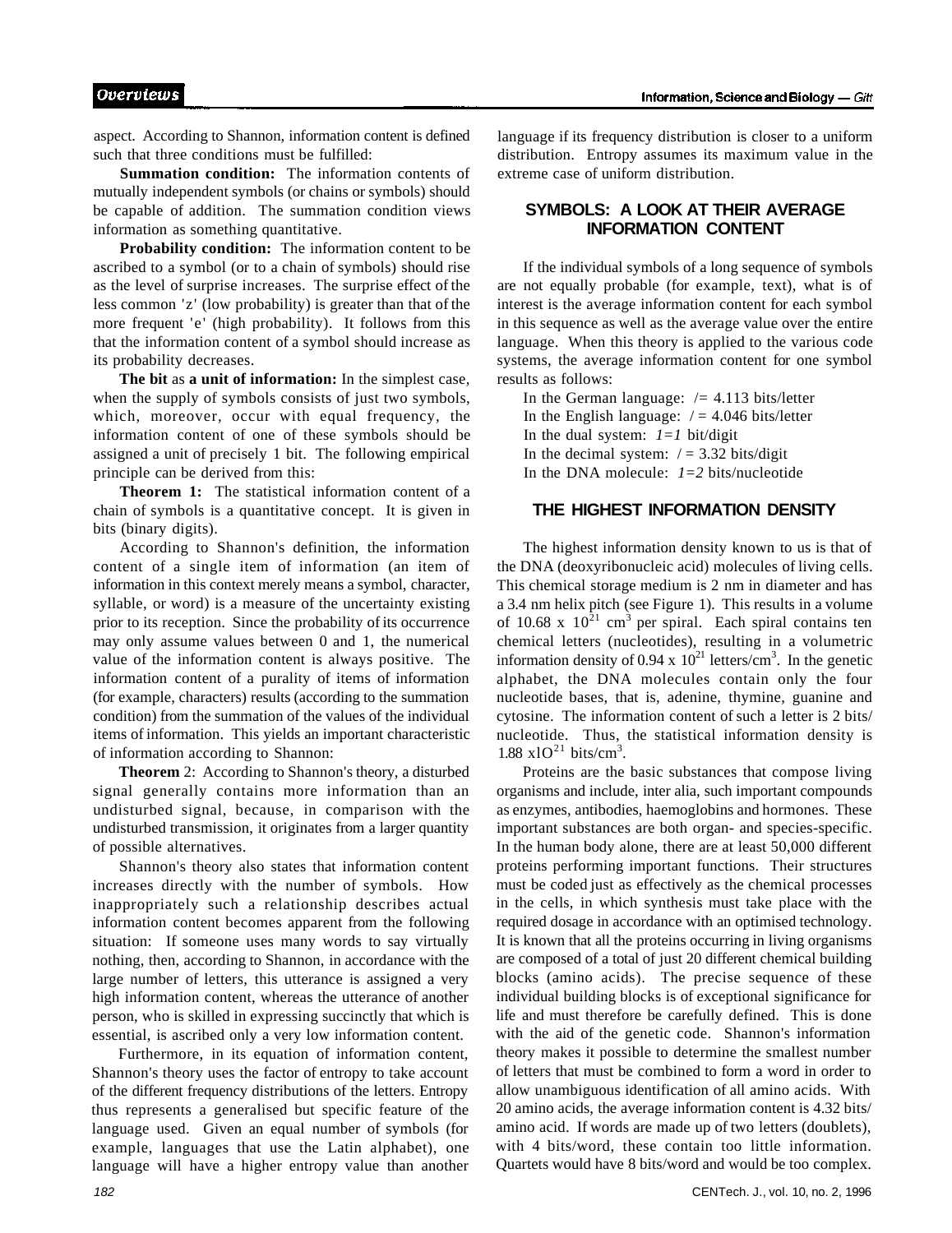

**Figure 1.** The DNA molecule — the universal storage medium of natural systems. Ashort section of a strand of the double helix with sugar-phosphate chain reveals its chemical structure (left). The schematic representation of the double helix (right) shows the base pairs coupled by hydrogen bridges (in a plane perpendicular to the helical axis).

According to information theory, words of three letters (triplets) having 6 bits/word are sufficient and are therefore the most economical method of coding. Binary coding with two chemical letters is also, in principle, conceivable. This however, would require a quintet to represent each amino acid and would be 67 per cent less economical than the use of triplets.

## COMPUTER CHIPS AND NATURAL STORAGE MEDIA

Figures 1, 2 and 3 show three different storage technologies: the DNA molecule, the core memory, and the microchip. Let's take a look at these.

Core memory: Earlier core memories were capable of storing 4,096 bits in an area of  $6,400$  mm<sup>2</sup> (see Figure 2). This corresponds to an area storage density of 0.64 bits/mm<sup>2</sup>. With a core diameter of 1.24 mm (storage volume 7,936 mm<sup>3</sup>), a volumetric storage density of 0.52 bits/mm<sup>3</sup> is obtained.

**1-Mbit DRAM:** The innovative leap from the core memory to the semiconductor memory is expressed in striking figures in terms of storage density; present-day 1- Mbit DRAMs (see Figure 3) permit the storage of 1,048,576 bits in an area of approximately 50 mm<sup>2</sup>, corresponding to an area storage density of 21,000 bits/ mm<sup>2</sup>. With a thickness of approximately 0.5 mm, we thus *Figure2*. obtain a volumetric storage density of  $42,000$  bits/mm<sup>3</sup>.

The megachip surpasses the core memory in terms of area storage density by a factor of 32,800 and in terms of volumetric storage density by a factor of 81,000.

**DNA molecule:** The carriers of genetic information, which perform their biological functions throughout an entire life, are nucleic acids. All cellular organisms and many viruses employ DNAs that are twisted in an identical manner to form double helices; the remaining viruses employ single-stranded ribonucleic acids (RNA). The figures obtained from a comparison with man-made storage devices are nothing short of astronomical if one includes the DNA molecule (see Figure 1). In this super storage device, the storage density is exploited to the physico-chemical limit: its value for the DNA molecule is  $45 \times 10^{12}$  times that of the megachip. What is the explanation for this immense difference of 45 trillion between VLSI technology and natural systems? There are three decisive reasons:

(1) The DNA molecule uses genuine volumetric storage technology, whereas storage in computer devices is area-oriented. Even though the structures of the chips comprise several layers, their storage elements only have a two-dimensional orientation.

- (2) Theoretically, one single molecule is sufficient to represent an information unit. This most economical of technologies has been implemented in the design of the DNA molecule. In spite of all research efforts on miniaturisation, industrial technology is still within the macroscopic range.
- (3) Only two circuit states are possible in chips; this leads



Detail of the TR440 computer's core-memory matrix (Manufacturer: Computer Gesellschaft Konstanz).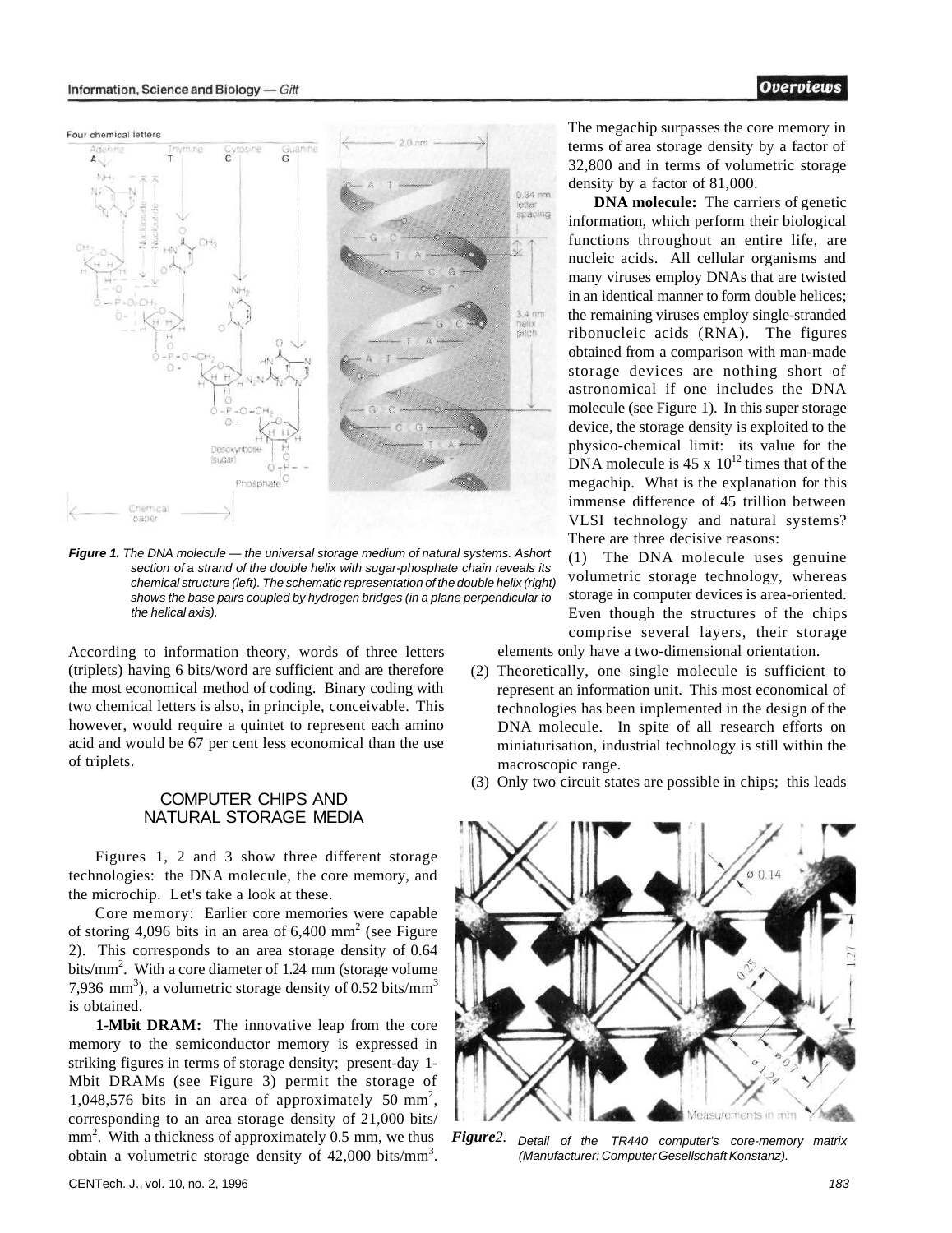

**Figure 3. The 1-Mbit DRAM** — a dynamic random-access memory for 1,048,576 bits.

to exclusively binary codes. In the DNA molecule, there are four chemical symbols (see Figure 1); this permits a quaternary code in which one state already represents 2 bits.

The knowledge currently stored in the libraries of the world is estimated at  $10^{18}$  bits. If it were possible for this information to be stored in DNA molecules, 1 per cent of the volume of a pinhead would be sufficient for this purpose. If, on the other hand, this information were to be stored with the aid of megachips, we would need a pile higher than the distance between the Earth and the Moon.

# **THE FIVE LEVELS OF INFORMATION**

Shannon's concept of information is adequate to deal with the storage and transmission of data, but it fails when trying to understand the qualitative nature of information.

Theorem 3: Since Shannon's definition of information relates exclusively to the statistical relationship of chains of symbols and completely ignores their semantic aspect, this concept of information is wholly unsuitable for the evaluation of chains of symbols conveying a meaning.

In order to be able adequately to evaluate information and its processing in different systems, both animate and inanimate, we need to widen the concept of information considerably beyond the bounds of Shannon's theory. Figure 4 illustrates how information can be represented as well as the five levels that are necessary for understanding its qualitative nature:

## **Level 1: Statistics**

Shannon's information theory is well suited to an understanding of the statistical aspect of information. This theory makes it possible to give a quantitative description of those characteristics of languages that are based intrinsically on frequencies. However, whether a chain of symbols has a meaning is not taken into consideration. Also, the question of grammatical correctness is completely excluded at this level.

#### **Level 2: Syntax**

In chains of symbols conveying information, the stringing-together of symbols to form words as well as the joining of words to form sentences are subject to specific rules, which, for each language, are based on consciously established conventions. At the syntactical level, we require a supply of symbols (code system) in order to represent the information. Most written languages employ letters; however, an extremely wide range of conventions is in use for various purposes: Morse code, hieroglyphics, semaphore, musical notes, computer codes, genetic codes, figures in the dance of foraging bees, odour symbols in the pheromone languages of insects, and hand movements in sign language.

The field of syntax involves the following questions:

- (1) Which symbol combinations are defined characters of the language (code)?
- (2) Which symbol combinations are defined words of the particular language (lexicon, spelling)?
- (3) How should the words be positioned with respect to one another (sentence formation, word order, style)? How should they be joined together? And how can they be altered within the structure of a sentence (grammar)? The syntax of a language, therefore, comprises all the



**Figure 4.** The five mandatory levels of information (middle) begin with statistics (at the lowest level). At the highest level is apobetics (purpose).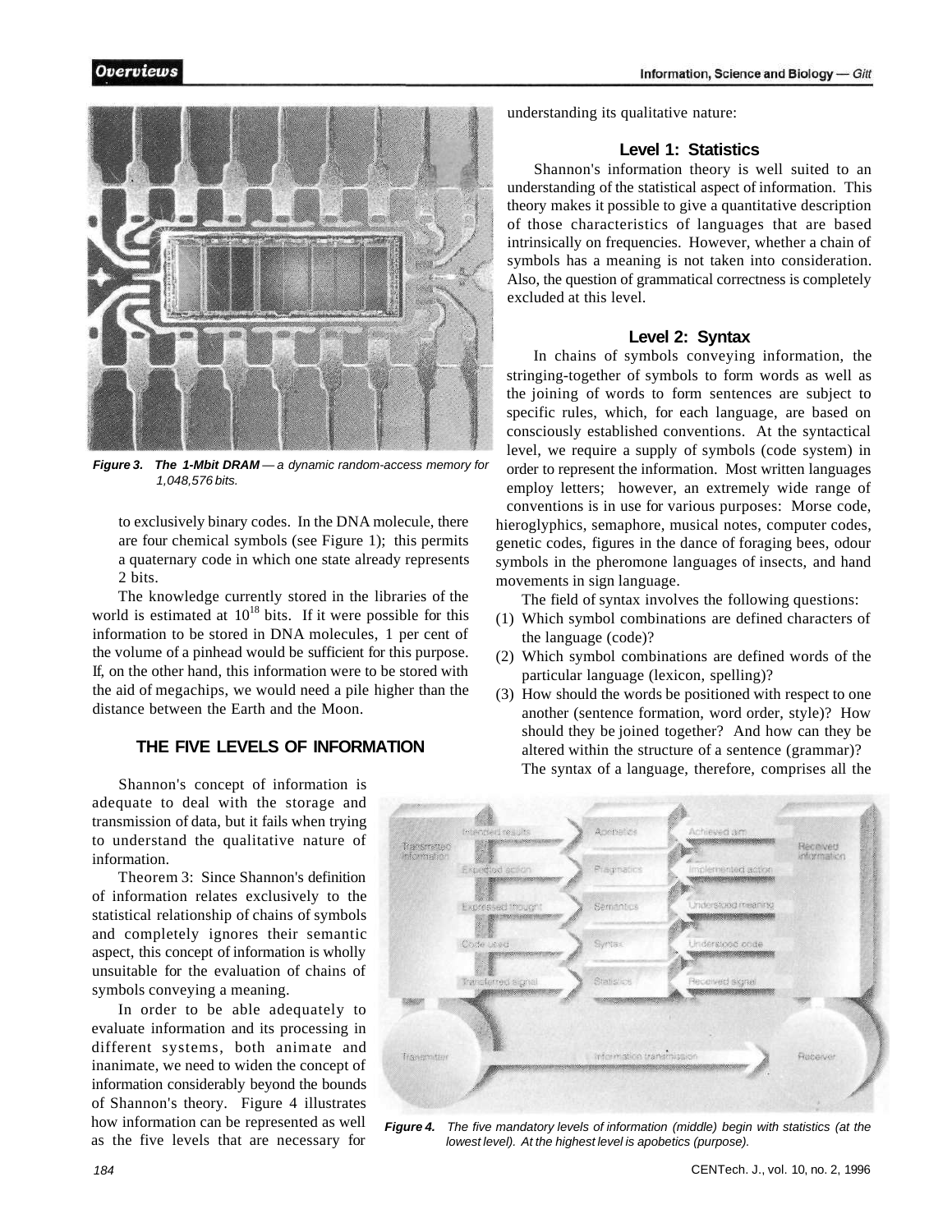rules by which individual elements of language can or must be combined. The syntax of natural languages is of a much more complex structure than that of formalised or artificial languages. Syntactical rules in formalised languages must be complete and unambiguous, since, for example, a compiler has no way of referring back to the programmer's semantic considerations. At the syntactical level of information, we can formulate several theorems to express empirical principles:

**Theorem 4:** A code is an absolutely necessary condition for the representation of information.

**Theorem 5:** The assignment of the symbol set is based on convention and constitutes a mental process.

**Theorem 6:** Once the code has been freely defined by convention, this definition must be strictly observed thereafter.

**Theorem 7:** The code used must be known both to the transmitter and receiver if the information is to be understood.

**Theorem** 8: Only those structures that are based on a code can represent information (because of Theorem 4). This is a necessary, but still inadequate, condition for the existence of information.

These theorems already allow fundamental statements to be made at the level of the code. If, for example, a basic code is found in any system, it can be concluded that the system originates from a mental concept.

#### Level 3: Semantics

Chains of symbols and syntactical rules form the necessary precondition for the representation of information. The decisive aspect of a transmitted item of information, however, is not the selected code, the size, number or form of the letters, or the method of transmission (script, optical, acoustic, electrical, tactile or olfactory signals), but the message it contains, what it says and what it means (semantics). This central aspect of information plays no part in its storage and transmission. The price of a telegram depends not on the importance of its contents but merely on the number of words. What is of prime interest to both sender and recipient, however, is the meaning; indeed, it is the meaning that turns a chain of symbols into an item of information. It is in the nature of every item of information that it is emitted by someone and directed at someone. Wherever information occurs, there is always a transmitter and a receiver. Since no information can exist without semantics, we can state:

**Theorem 9:** Only that which contains semantics is information.

According to a much-quoted statement by Norbert Wiener, the founder of cybernetics and information theory, information cannot be of a physical nature:

*'Information is information, neither matter nor energy. No materialism that fails to take account of this can survive the present day.'* 

The Dortmund information scientist Werner Strombach CENTech. J., vol. **10,** no. 2,1996

emphasises the non-material nature of information when he defines it as *'an appearance of order at the level of reflective consciousness.'* Semantic information, therefore, defies a mechanistic approach. Accordingly, a computer is only *'a syntactical device'* (Zemanek) which knows no semantic categories. Consequently, we must distinguish between data and knowledge, between algorithmically conditioned branches in a programme and deliberate decisions, between comparative extraction and association, between determination of values and understanding of meanings, between formal processes in a decision tree and individual selection, between consequences of operations in a computer and creative thought processes, between accumulation of data and learning processes. A computer can do the former; this is where its strengths, its application areas, but also its limits lie. Meanings always represent mental concepts; we can therefore further state:

**Theorem 10:** Each item of information needs, if it is traced back to the beginning of the transmission chain, a mental source (transmitter).

Theorems 9 and 10 basically link information to a transmitter (intelligent information source). Whether the information is understood by a receiver or not does nothing to change its existence. Even before they were deciphered the inscriptions in Egyptian obelisks were clearly regarded as information, since they obviously did not originate from a random process. Before the discovery of the Rosetta Stone (1799), the semantics of these hieroglyphics was beyond the comprehension of any contemporary person (receiver); nevertheless, these symbols still represented information.

All suitable formant devices (linguistic configurations) that are capable of expressing meanings (mental substrates, thoughts, contents of consciousness) are termed languages. It is only by means of language that information may be transmitted and stored on physical carriers. The information itself is entirely invariant, both with regard to change of transmission system (acoustic, optical, electrical) and also of storage system (brain, book, computer system, magnetic tape). The reason for this invariance lies in its non-material nature. We distinguish between different kinds of languages:-

- (1) Natural languages: at present, there are approximately 5,100 living languages on Earth.
- (2) Artificial or sign languages: Esperanto, sign language, semaphore, traffic signs.
- (3) Artificial (formal) languages: logical and mathematical calculations, chemical symbols, shorthand, algorithmic languages, programming languages.
- (4) Specialist languages in engineering: building plans, design plans, block diagrams, bonding diagrams, circuit diagrams in electrical engineering, hydraulics, pneumatics.
- (5) Special languages in the living world: genetic language, the foraging-bee dance, pheromone languages, hormone language, signal system in a spider's web, dolphin language, instincts (for example, flight of birds,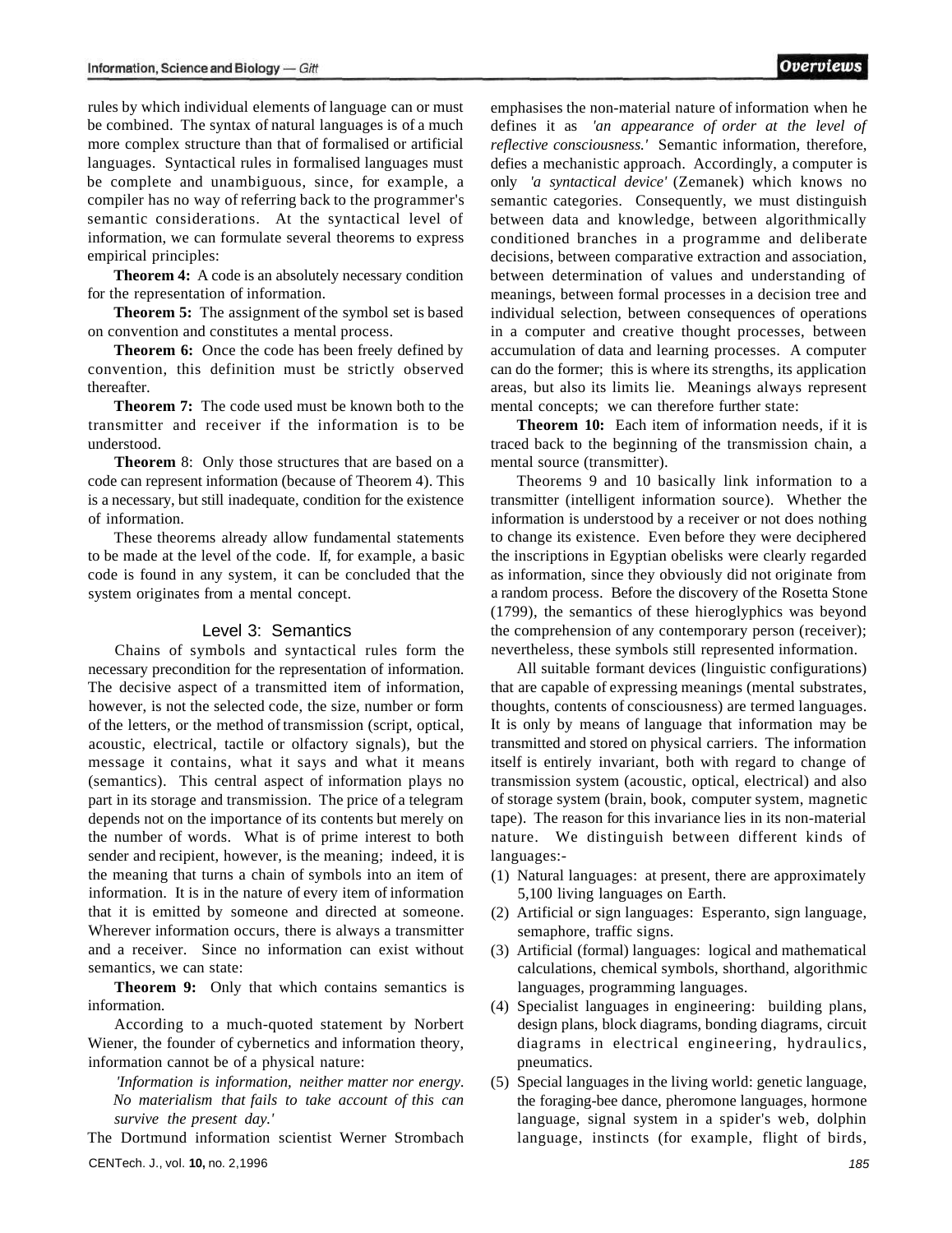migration of salmon).

Common to all languages is that these formant devices use defined systems of symbols whose individual elements operate with fixed, uniquely agreed rules and semantic correspondences. Every language has units (for example, morphemes, lexemes, phrases and whole sentences in natural languages) that act as semantic elements (formatives). Meanings are correspondences between the formatives, within a language, and imply a unique semantic assignment between transmitter and receiver.

Any communication process between transmitter and receiver consists of the formulation and comprehension of the sememes (sema = sign) in one and the same language. In the formulation process, the thoughts of the transmitter generate the transmissible information by means of a formant device (language). In the comprehension process, the combination of symbols is analysed and imaged as corresponding thoughts in the receiver.

## Level 4: Pragmatics

Up to the level of semantics, the question of the objective pursued by the transmitter in sending information is not relevant. Every transfer of information is, however, performed with the intention of producing a particular result in the receiver. To achieve the intended result, the transmitter considers how the receiver can be made to satisfy his planned objective. This intentional aspect is expressed by the term pragmatics. In language, sentences are not simply strung together; rather, they represent a formulation of requests, complaints, questions, inquiries, instructions, exhortations, threats and commands, which are intended to trigger a specific action in the receiver. Strombach defines information as a structure that produces a change in a receiving system. By this, he stresses the important aspect of action. In order to cover the wide variety of types of action, we may differentiate between:

- (1) Modes of action without any degree of freedom (rigid, indispensable, unambiguous, program-controlled), such as program runs in computers, machine translation of natural languages, mechanised manufacturing operations, the development of biological cells, the functions of organs;
- (2) Modes of action with a limited degree of freedom, such as the translation of natural languages by humans and instinctive actions (patterns of behaviour in the animal kingdom);
- (3) Modes of action with the maximum degree of freedom (flexible, creative, original; only in humans), for example, acquired behaviour (social deportment, activities involving manual skills), reasoned actions, intuitive actions and intelligent actions based on free will.

All these modes of action on the part of the receiver are invariably based on information that has been previously designed by the transmitter for the intended purpose.

#### Level 5: Apobetics

The final and highest level of information is purpose. The concept of apobetics has been introduced for this reason by linguistic analogy with the previous definitions. The result at the receiving end is based at the transmitting end on the purpose, the objective, the plan, or the design. The apobetic aspect of information is the most important one, because it inquires into the objective pursued by the transmitter. The following question can be asked with regard to all items of information: Why is the transmitter transmitting this information at all? What result does he/ she/it wish to achieve in the receiver? The following examples are intended to deal somewhat more fully with this aspect:

- (1) Computer programmes are target-oriented in their design (for example, the solving of a system of equations, the inversion of matrices, system tools).
- (2) With its song, the male bird would like to gain the attention of the female or to lay claim to a particular territory.
- (3) With the advertising slogan for a detergent, the manufacturer would like to persuade the receiver to decide in favour of its product.
- (4) Humans are endowed with the gift of natural language; they can thus enter into communication and can formulate objectives.

We can now formulate some further theorems:-

Theorem 11: The apobetic aspect of information is the most important, because it embraces the objective of the transmitter. The entire effort involved in the four lower levels is necessary only as a means to an end in order to achieve this objective.

Theorem 12: The five aspects of information apply both at the transmitter and receiver ends. They always involve an interaction between transmitter and receiver (see Figure 4).

Theorem 13: The individual aspects of information are linked to one another in such a manner that the lower levels are always a prerequisite for the realisation of higher levels.

Theorem 14: The apobetic aspect may sometimes largely coincide with the pragmatic aspect. It is, however, possible in principle to separate the two.

Having completed these considerations, we are in a position to formulate conditions that allow us to distinguish between information and non-information: two necessary conditions (NCs; to be satisfied simultaneously) must be met if information is to exist:-

NC1: A code system must exist.

NC2: The chain of symbols must contain semantics.

Sufficient conditions (SCs) for the existence of information are :-

SCI: It must be possible to discern the ulterior intention at the semantic, pragmatic and apobetic levels (example: Karl v. Frisch analysed the dance of foraging bees and, in conformance with our model, ascertained the levels of